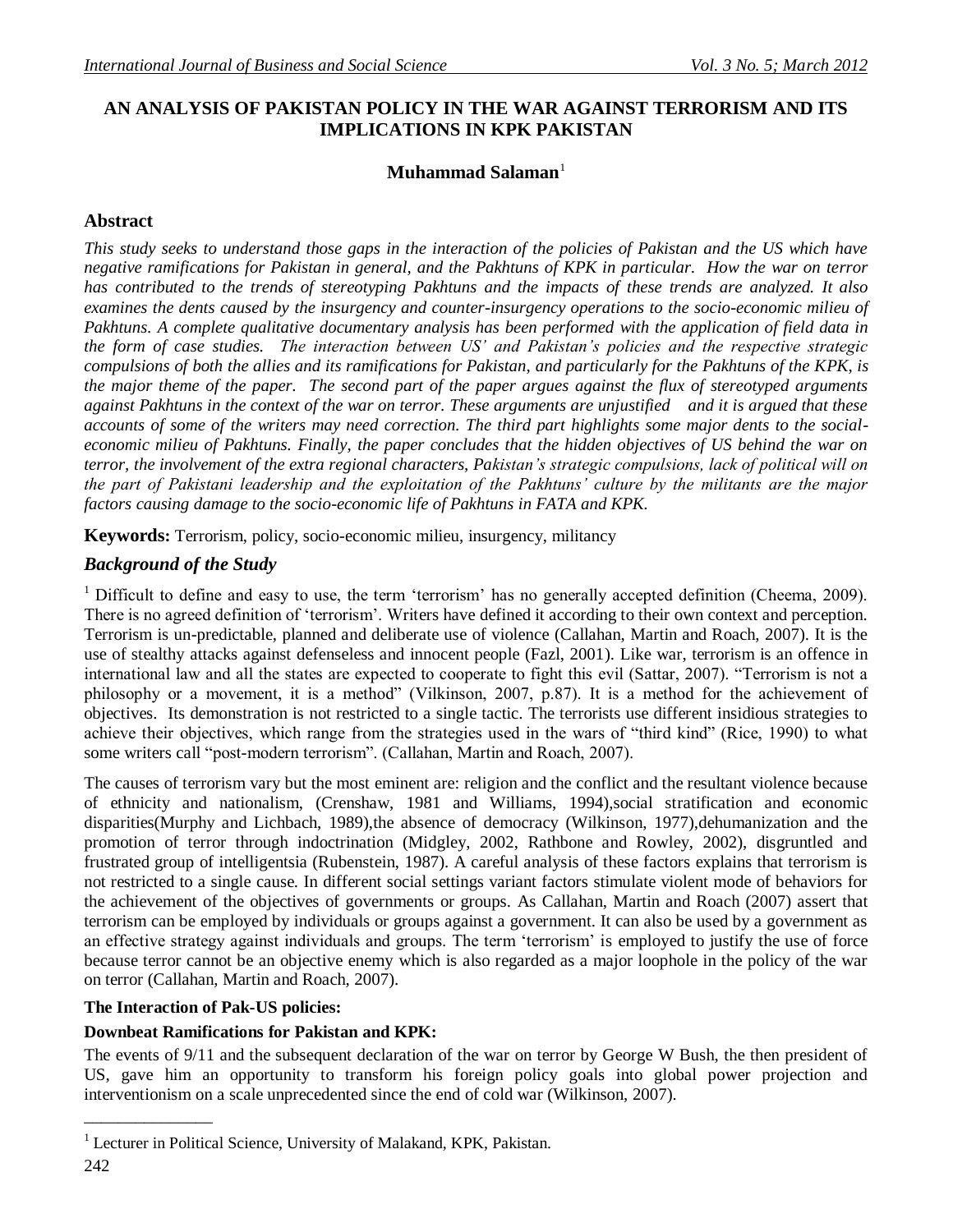The memories of Afghan war (1979-88) are not that much old. The US government over-looked the development of good relations between OBL and ISI (Coll, 2004). It was the time when the head of ISI was regularly meeting OBL in Peshawar. Not only was this but also there was a time when ISI and OBL were dividing their shares of the taxes from the opium trade in Afghanistan (Posnner, 2003). The US policy makers also knew that a large chunk of the aid provided for the Afghan war was utilized in the development of Pakistan"s nuclear capacity (Trento, 2005). But all this was of no significance in comparison to the US" goal of the Soviet containment. Because, as soon as the Afghan war ended the US aid was dramatically cut-down and Afghanistan was left in a chaotic situation of civil war that resulted in the development of Al-Qaida and other Mujahidin groups (Clark, 2004). Not only U.S withdrew but it also imposed sanctions on its frontline ally Pakistan, which undermined its capacity to play an effective role for bringing peace in its neighboring Afghanistan(Sattar,2007) which proved to be a real miss-calculation of the long term consequences that fired back in the shape of 9/11 (Berns, 2011). It is argued that the US policy makers decided to take action against Al-Qaida and Taliban even before the event of 9/11 (BBC, 9/18/2001) which indicates that the war on terror was not initiated only to fight terrorists but the goals of this project of the neo-conservatives were far more than the regime change and illuminating the sanctuaries of terrorists in Afghanistan (Wilkinson,2007, Vizarat, 2002, Zakaria, 2008 and Washington Post, 2007).

Irrespective of the question of the U.S objectives of the war on terror (out of the purview of this paper), Pakistan occupies a major position in the strategic calculations of the American policy makers (Kronstadt, 2010). This argument is validated by the fact that although the Bush administration was aware of the double dealing of the ISI, it still had to rely upon the ISI for intelligence (Rashid, 2008). One cannot wholly blame Pakistan for unfavorable policy implications because there is inequity in the policy actions of U.S as well. As some U.S officials tried to strike a deal with some Taliban for handing over OBL to avert the possibility of armed engagement but its offers were rejected (Tenet, 2007). The parable did not end here, it reportedly provided (on the request of Musharraf) airlift to the Pakistani Talibans and armed personnel fighting in the Taliban"s stronghold Qundus (New Yorker, 2002). If America had adopted the policy of averting the armed engagement and gaining support of the locals for weakening Talibans, as CIA did before the attack, it would have been much more fruitful because Al-Qaida and Talibans are ideologically motivated people and the use of massive armed force was not suitable for such a war (Schirach, 2011). But the sole super power which "spends more on its military than the rest of the world put together" (Mearsheimer, 2011, p. 102) was caught in the illusion of victory.

Islamabad fully cooperated with America in its venture in Afghanistan, and this policy paid off immediate and short term benefits to Islamabad (Sattar, 2007,). The long term consequences of this decision for Pakistan will prove horrendous with significant ramifications for its domestic politics and foreign policy(Ahmed, 2010). It is rightly argued that Pakistan"s foreign policy is based on adhocism and subjectivity (Amin, 2005) but if the decision of co-operating in the war on terror is vetted in the light of what Brooning (2007) calls "process oriented judgment" (p.5). It seems a prudent decision, because Pakistan had been involved in Afghanistan for gaining strategic depth, since long (Rare, 2006). Its decisions of playing a major front-line role in Afghan war from 1979 to 1989(Amin, 2005), support to the Pakhtuns factions in Afghan civil war (Khan and Ahmed,2009), and all out support to Taliban government (Rana, 2009, Hussain, 2005 and Johari, 1995)were motivated by its interest of ensuring a friendly government on its western border(Amin, 2005)and to have an easy access to the energy rich CARS(Fair,2008).

Beset with contradictions, it is difficult to understand Pakistan"s counter-terrorism policy since 9/11, because it is not only committed to counter terrorism but it also employs militancy as a strategic asset (Sadiqa, 2011). Even after 9/11, Musharraf government in consort with Saudi government strived to spare Taliban regime from falling by neutralizing OBL (Intelligence Online, 2001). But the continuation of this policy was no longer possible when U.S officials adopted threatening tone. To quote Armitage, "Tell them to get out of the way. We have to eliminate the sanctuary" (Clarke, 2004, pp. 23-24). Musharraf, anticipated the consequences, made up his mind to cooperate before any formal contact by the Bush administration (Sattar, 2007). That is why he promised immediate unconditional support. Overnight, Musharraf went from a pariah to a valued friend (Gannon, 2005). Although reluctant, Islamabad assured U.S of full cooperation, but still the support for Taliban was continued to the extent that the then director of ISI General Akhtar Abdur Rahman provided them information about the U.S actions and the strategies to avoid the maximum damage (Ibid). It is true that the decision to side with America in this global project had many immediate benefits but the negative consequences of this decision are much more damaging.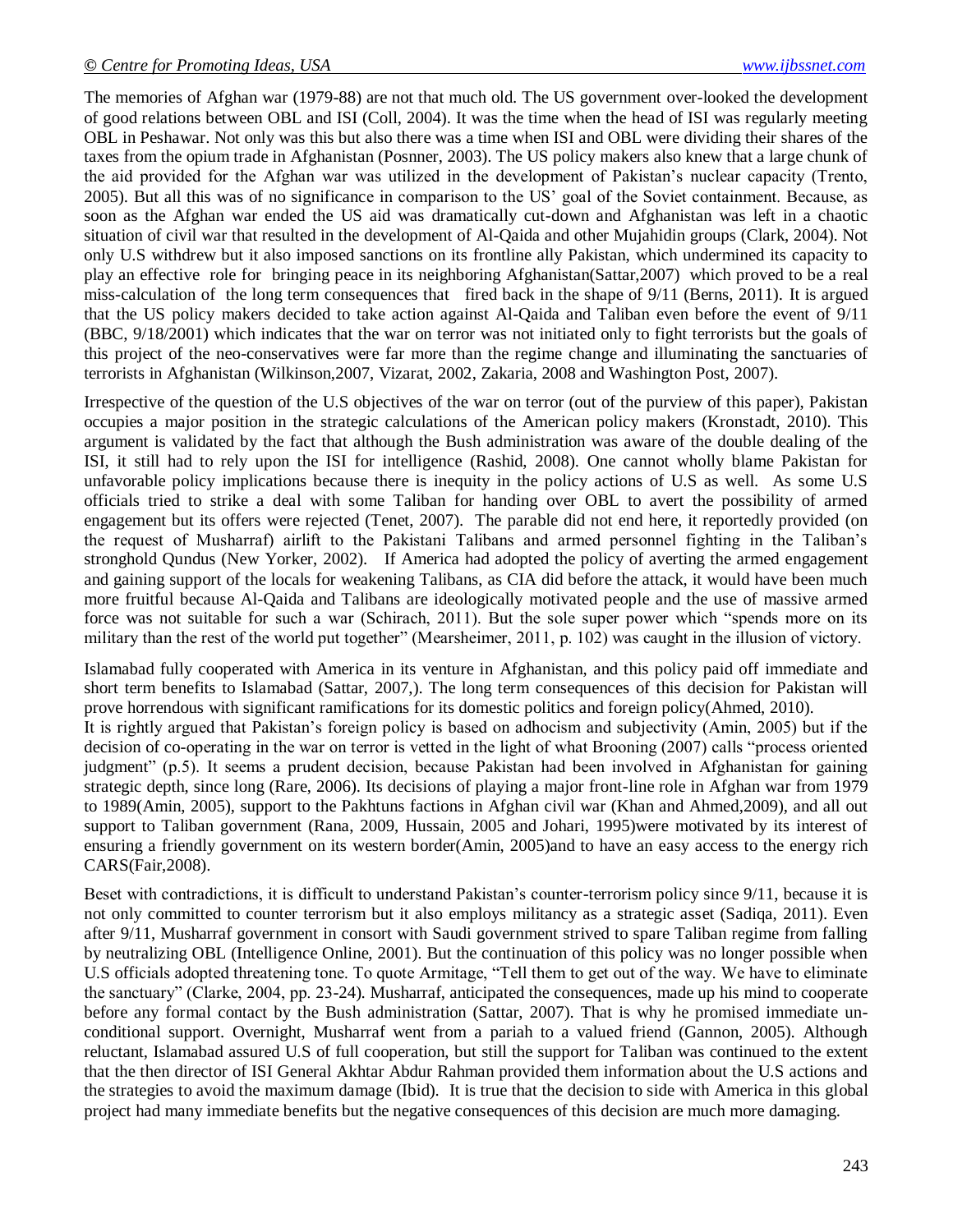In the hindsight, the decision to co-operate in the war on terror was not good because it caused severe setbacks to Pakistan's strategic and economic interests. It is argued that the war on terror is the cause of all of the sufferings in Pakistan (Alam, 2011) not because 1500 miles long border and some 300 passes link Pakistan with Afghanistan (Hilali, 2005), but for the fact that Pakistan is the part of the treacherous strategic game of America in this region(Nazir, 2011). Pakistan suffered heavy financial losses since 2003(Economic survey of Pakistan, 2010); trade decline due to fear and uncertainty (Mahmood, 2002); decrease in foreign direct investment and tourism (Cheema, 2009); increase fatalities due to terrorist violence for both civilians and military (SATP report, 2010; US CENTCOM, N.D and Sadiqa, 2011); diaspora problems (as a result of 9/11); and radicalization of different sections of society (Cheema, 2009).

The implications of the war on terror are more serious for Khyber Pakhtunkhwa (KPK) in general and the Pakhtuns in particular due to the socio-cultural similarity, geographic proximity with Afghanistan and vulnerability of border security (Ahmed,2010). It was Peshawar, the capital of KPK (previously called NWFP) that was historically the largest overseas concentration camp of CIA during the Afghan war and a host to foreign military trainers and militants (Gilani, 2008). According to Hilali (2005)more than 1.6million Mujahideens were trained during the Afghan war. The rise of militancy in the region was a natural outcome of that reckless manufacturing of mujahideen.

The success of Taliban in Afghanistan inspired the remnants of fighters of Afghan war on the Pakistan"s side and thus consequently Talibanization began to grow even before 9/11 in the tribal areas of Pakistan (Abbas, 2010). The militancy that was first confined to Afghanistan and Waziristan spilled-over after the U.S invasion of Afghanistan to the other agencies and then to the settled districts of KPK (Fair, 2009). This fact cannot be denied that there were many Jihadi organizations working in Pakistan but they did not attack the innocent civilian population in Pakistan (interview with a former trainer of Jaish-e-Mohammad, 2011). It was the fallout of the Sept, 11attacks, the US declaration of the war on terror and subsequent ban on these organizations by Musharraf regime that militant organizations rapidly grew in number and strength, particularly in FATA and KPK (Nawaz, 2009).

Islamabad under-estimated the implications of the sudden mushrooming of these militant organizations, rather many in Islamabad were not ready to believe that these militants pose any serious challenge to Pakistan. They viewed these groups as temporary inspiration from the Afghan Taliban(Rana, 2009). However, when these groups began to challenge the writ of the government and the military was compelled to move into the tribal areas for the first time since 1947 (Abbas, 2010).

The causes of simmering tension between military and the militants are many, which began originally from the handing over of foreigner militants, culminating in the full-fledge insurgency in FATA and some settled districts of KPK. It was in 2004(the second phase of deployment of troops) in FATA, when the army launched Kalusha operation near Wana (South Waziristan), the intensity of the overlooked threat was realized (Ibid, 2010).

From 2004 onward, army has conducted operations in FATA and some settled districts of KPK. The interesting thing is that most of the operations ended with a truce. These deals originally intended to curtail the influence of Talibans to the existing zone of conflict but far from achieving this objective these deals in the first place gave legitimacy to the militants (Nawaz, 2009), and from strategic point of view every deal helped the militants with an opportunity to consolidate their position (New York Times, March, 2009). Apart from the strategic advantages and disadvantages of the military operations and the following truces with militants, the Pakhtuns of KPK in particular have suffered the most, both from militancy and counter insurgency operations.

### **War on Terror: an Addition to the Misleading Discourses About Pakhtuns:**

It is a fact that all the counter-insurgency operations are conducted in FATA and KPK, but this does not validate the argument that the Pakhtuns have a natural bent for violence. To expand this argument and invent new stereotypes for Pakhtuns, some controversial texts (Churchill, 1898) are revisited in this context. As argued earlier, an average Pakhtun suffered, both at the hands of military and militants, but still the ongoing unrest in FATA and different parts of KPK have generated new debates related to the social norms of the Pakhtuns and also about their sense of belonging to Pakistan. If it is argued that Taliban are Pakhtuns and all the Pakhtuns under the ethnic impulses endorse their militants activities, then why majority of the Pakhtuns in Swat(and also other parts of KPK) co-operated with military ( interview with Kabir Khan, 2011). Not only in Swat but also in FATA the Pakhtun tribes supported the armed forces (Nawaz, 2009).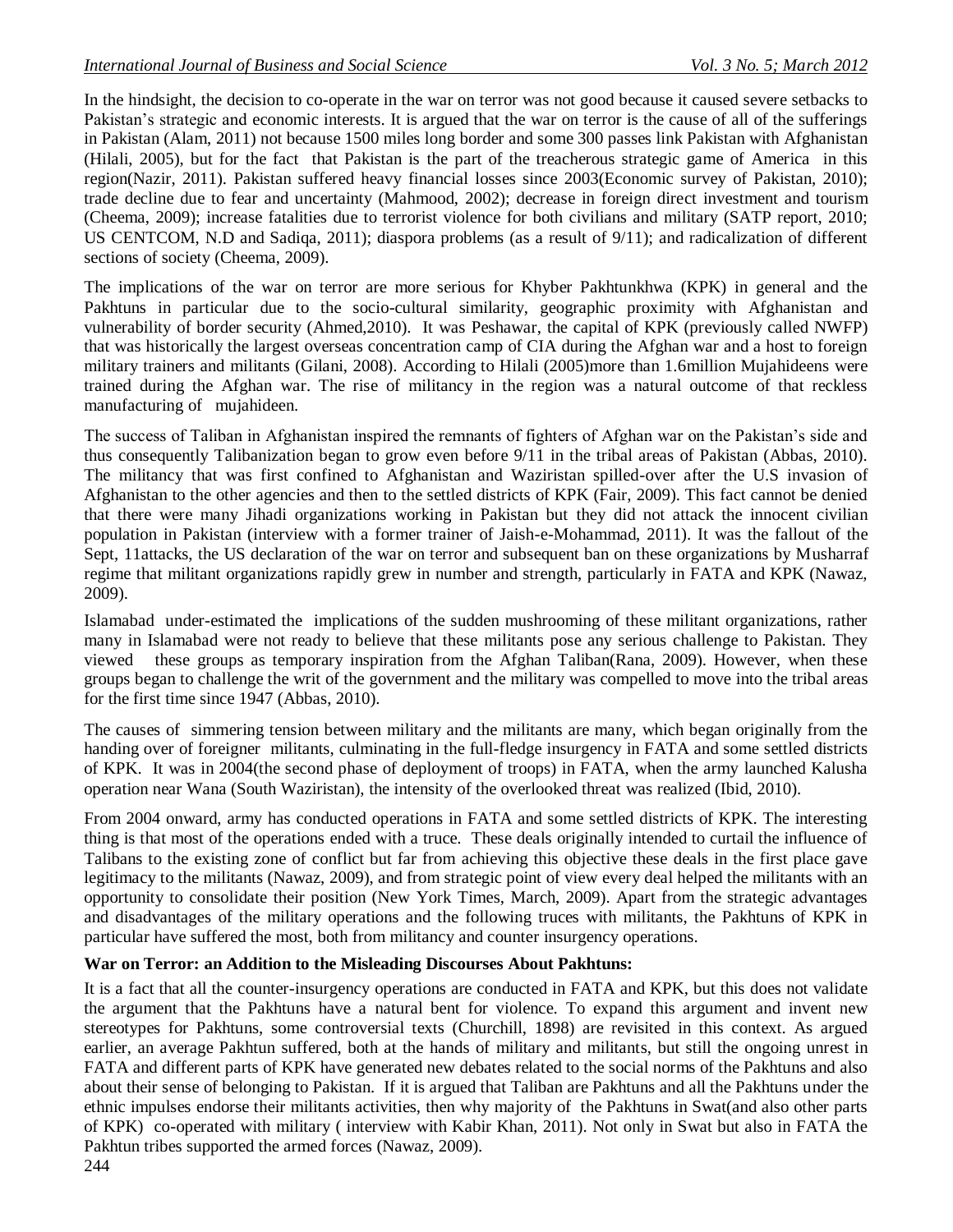It is rightly claimed that the Taliban ideology, which is detrimental to Pakhtun"s culture, is imposed on Pakhtuns through violence and terror(Taj,2010). According to the estimates of US council of foreign relations, the total number of Taliban in Pakistan is not more than 30000 to 35000 (Nazir, 2011). In the light of this estimate, will it be rational to label "27milllion" Pakhtuns as Taliban terrorists, just because a few thousand surrogates belong to them and operate from the Pakhtun areas? The phenomenal raise of militancy on Pakistani side of Durand line is multi layered, and many factors contribute to this menace. For more than Ten years, US was engaged in arming the Afghan jihadi forces without any future arrangement, in case of the achievement of its objectives (Berns, 2011), and Pakistan offered the culture and people of tribal region as a present to US plans and jihadi forces (Taj, 2011). Pakistan used these militants as a tactical tool for realizing its strategic goals in the region (Sadiqa, 2011). The socio-culture similarities of the Pakhtuns were exploited not only by the state of Pakistan, but Taliban also manipulated them to their advantage, which multiplied the predicament of the Pakhtuns(Ahmed, 2010).Along with these strategic games, the failure of Islamabad to integrate these Pakhtuns in the national life added to the troubles of Pakhtuns.

This argument does not hold water that the Pakhtun is prone to extremism, and is ready to accept the membership of any militant organization, and the Pakhtuns in Waziristan, Bajaur and Swat support the militant leaders in an effort to preserve their identity (Aziz, 2011). It is also difficult to accept the widely projected notion that the people in FATA (Mazari, 2008) and other areas of KPK co-operate with militants on the ground that Pakistan Army is fighting the war of US (Mazari, 2008). Such analysts seem insensate to the sacrifices and difficulties of the Pakhtuns of KPK.

A simple and objective analysis of the general conditions of the people in FATA and KPK can dismiss most of these misperceptions about the Pakhtuns. The ineffective system of local governments; disappointing performance of police in the provision of security; the failure of the state to safeguard its own institutions; lack of access to speedy justice; and low level of literacy rate are some of the important causes of the growing militancy ( Rana, 2009 and Nawaz, 2009). The indiscriminate bombing by military in some operations, the US drone strikes , the prolong insurgency and counter insurgency operations, poverty, lack of development and financial incentives by the government are the significant factors which help Militants in recruiting people(Harrison, 2008, Jahanzaib, 2008, Abbbas, 2010 and Sadiqa, 2011).

It is clear from the historical accounts that the Pakhtuns of this area strictly observe the religious obligations (Bellew, 1864) and their religious sentiments are often exploited for political gains(Lindholm, 1979). Viewed in this context, the insurgency in Swat made it clear that the Taliban movement is not purely an ideological struggle. The Taliban movement was a power struggle (Rana, 2009). The argument that the Pakhtuns strictly observe religious obligation, refers to the observance of rituals. It does not second the argument that the Pakhtuns adhere to the strict interpretation of code which is the cause of extremism. Talibans are imposing their Wahhabi ideology on the Pakhtuns through force and terror (Taj, 2010). It could be evidenced that militants" leaders did not enjoy popular support even in the areas under their control, where, according to Saddiqa(2011) the influence of state was diminished to the point of nonexistence. In the light of personal experiences of Swat and Malakand region, it is argued that Fazlullah did not enjoy the popular support. What the world saw, was the result of blatant force. The terror was so acute; those who co-operated with the military were warned on radio about the consequences. The next day, they either would have been lifted by Taliban or would have left for Peshawar or Islamabad along with their families.

Most analysts, local or foreigner, are suggested to correct their accounts of misgivings about the Pakhtuns. They are further suggested to take a tour of Swat and to see how peace has returned to the region after military operations, Because those, who are eye-witness to the rise of insurgency, counter insurgency and the post-Taliban swat have a different and better understanding of what actually happened, which the outside world cannot or rather do not present.

The dilemma of misinterpreting the Pakhtuns is more acute than fluctuating efforts of stereotyping in the media, first as domestic servants and after 9/11, as terrorists(Jan, 2010). Those who are indifferent to the sacrifices of the Pakhtuns in the struggle for Pakistan in general, and in the context of the war on terror in particular, question the potential of the Pakhtun nationalism, despite the fact, they admit that the Pakhtuns are better integrated in national life as compared to Balochis and Sindis (Harrison, 2008).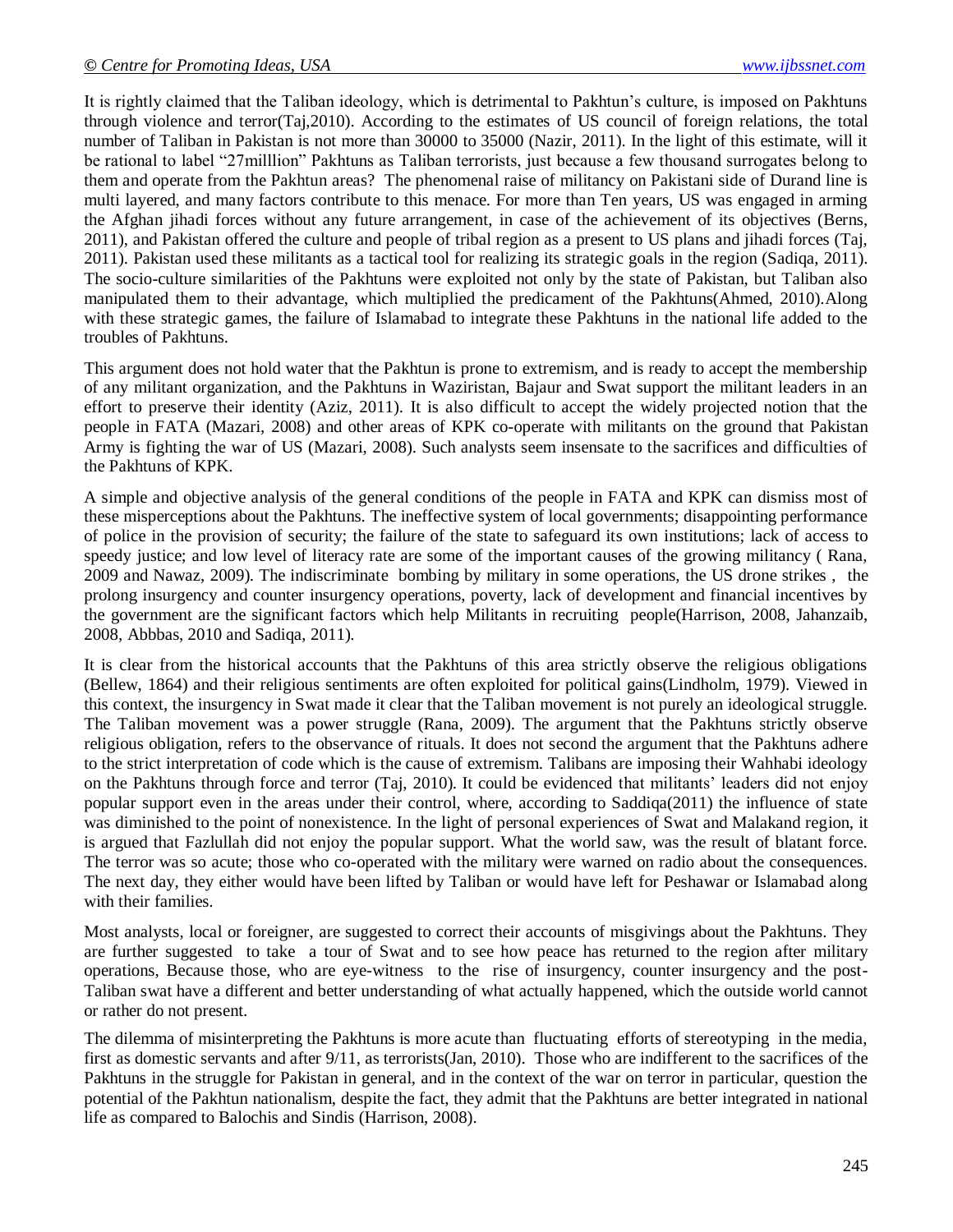The discourse of nationalism takes a new turn when different ethnic groups express their sense of belonging to Pakistan, by developing a discourse of their own sacrifices for Pakistan. In this context, the Pakhtuns develop a distinct type of discourse which confirms that the sacrifices of the Pakhtuns are more consistent (Jan, 2010). It is also argued that the Punjabis are usurpers and they do not recognize the sacrifices of the Pakhtuns which is creating a sense of frustration in the general Pakhtun population (Ibid). During an interview with NawabAli (2011), he rationally argued that;

Why I would be dying in the war on terror with the tag of being a terrorist despite the fact that I have the same loyalty for Pakistan if not more than a Punjabi. Why will we be deprived of the fruits of development that our Punjabi brothers enjoy? Just because we are loyal to Pakistan? or just because we are the direct target of militancy? All this is just because I am Pakhtun.

As Lindholm (1979) says that the religious sentiments of the people are exploited for political gains. All the factors aside, the escalating insurgency in KPK is the result of the mullah-military alliance which brought MMA to power in KPK. It was part of the political plans of Musharraf, for maintaining the credibility of military operations in the eyes of the West.

Whatever may be the cause of the escalation of insurgency in FATA and KPK; the US strategic interests; the failures of Islamabad to integrate the Pakhtuns into the national life by providing social, economic and political opportunities or the propaganda against the Pakhtuns, the war on terror and the resultant Talibanization have added fuel to the fire by deteriorating the socio-economic conditions of the already unsatisfied Pakhtuns.

#### **The Destruction of the Socio-economic Milieu of Pakhtuns:**

In the proceeding sections, it was argued that how the US policies in the war on terror, Pakistan's co-operation with US and its strategic interests, the policies of military and civil administration and the resultantly growing Talibanization (militancy) have affected KPK and its Pakhtuns. There is hardly any aspect of life, in this region, that is not directly or indirectly affected by the scourge of terrorism.

This section explains the social setbacks which the Pakhtuns suffered due to Talibanization. The socio-economic dents include radicalization; intolerance towards other sects and minorities; suicide bombing and the resultant fear and frustration in the masses; target killing of professionals (considered to be un-Islamic), the Pakhtun elders, and members of political parties; the destruction of educational institutions and other government facilities; and damage to the Pakhtun culture.

The process in which, moderate individuals and groups become more and more extremists in their thinking and behavior towards others, is commonly termed as radicalization (Zaidi, 2011). As discussed that the Taliban movement in Pakistan was not purely ideological, but they used ideology and indoctrination to promote intolerance in the society. The intolerance was manifested in their attitude to the preachers and followers of other sects, which consequently led to sectarian violence (Sarwar, 2011).

Sectarian question aside, their violence was directed against minorities and the Muslim masses. As Qari Hussain, a deputy of the Tehrik-e-Taliban Pakistan (TTP) justified the permissibility of robbing the banks because of their unislamic character, and harming the minorities because they do not practice Islam (Sajid, 2009). The most terrible instance of violence, which Taliban applied and are still applying is the suicide bombing, has taken away the lives of the thousands of people but the startling thing is the use of children in these attacks and the attraction of the educated youth to become fidaeens because of great bounties and indoctrination. (Rana, 2006 and Crises Group Report, 2007).

246 The wave of violence in KPK and FATA adopted a new course of target killing-viz-targeting barbers, singers, actors and the owners of video shops on the ground that their professions are un-Islamic (Ahmad, 2009). The progovernment elements and the Pakhtun" elders were killed. According to a rough estimate about 1200 elders have been killed by Talibans because of their support for the government (Ashraf, 2010). Moreover, the political parties' activists and leaders are on their hit list. Aftab Ahmed Khan Shairpao, the leader of the PPP Shairpao group and Asfandiar Wali, the leader of ANP were fortunate enough to escape the suicide attacks. Some members of the Provincial Assembly have also been killed. ANP claims that it has sacrificed the precious lives of some 2700 workers to these extremists (Saddiqui, 2010). As the Talibans were anti-US and against all those forces that were anti-Islamic. They considered the western education un-Islamic. It is because of this reason that in KPK and FATA they destroyed the buildings of educational institutions, particularly schools with I E D S.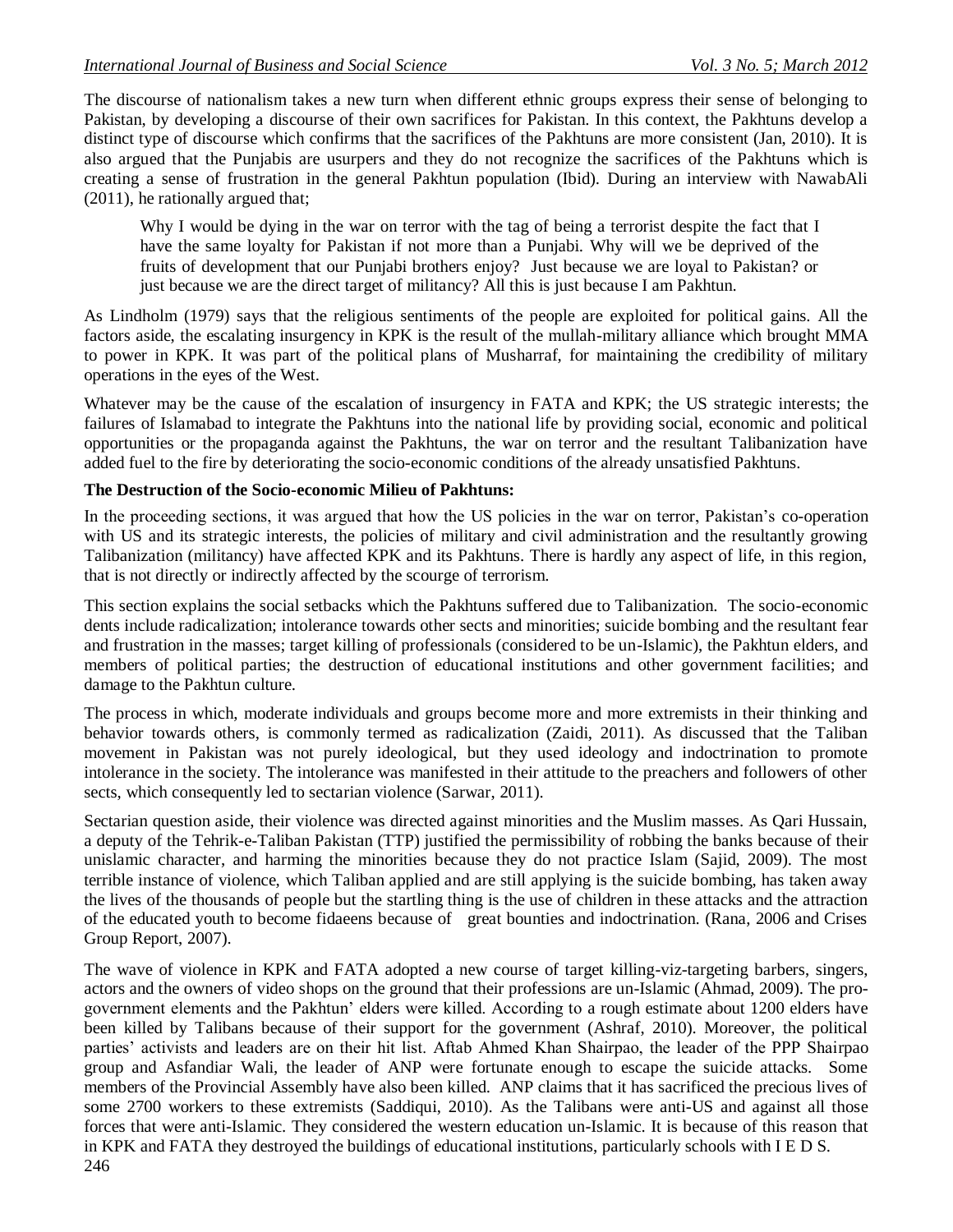Estimates show that 700 schools have been destroyed (Department of Education,2010). Speaking on the condition of anonymity, a former jihad instructor of Jaish-e-Mohammad, who later on joined Fazlullah, said that "Pakistan is a major ally in the war on terror and anything belonging to Pakistan is mal-e-ghanimat (booty)". Therefore, they destroyed bridges and roads, buildings of government offices, telephone lines and other facilities. The women of this area were among the worst sufferers of Talibanization. The Talibans were against any role of women outside their home. They were not allowed to go to the schools and colleges. The women of the working class were the special target of Taliban, because they wanted to keep women outside the social circle (Hashmi, 2006). The destruction of educational institutions and the marginalization of women were supplemented with demoralizing the urban mail intelligentsia. In this connection, the Vice Chancellors of the two universities in Peshawar have been abducted and Dr.Farooq (the Vice Chancellor of Swat University) was assassinated last year.

Among all the socio-economic costs, damage to the Pakhtun culture is a significant one. Shrines are greatly respected by Pakhtuns and are considered as a symbol of their culture. They are the prime targets of the militants since December 2007. This damage to the Pakhtun cultural heritage is not only the result of Wahhabi ideology as some argue but it is the backlash of Islamabad's policy to promote Sufism as a counter part to the Taliban's radical ideology (Rahman, 2010and Sadiqa, 2011).

### *Conclusion*

The dichotomy in the USA stated and actual objectives of its war in Afghanistan are making the matter worse for the last Ten years, instead of pointing towards any solution. The so called war on terror seems to be the war of West versus the rest. The geo-strategic location of Afghanistan made it a theater for the American drama with the script of fighting Al-Qaida and Talibans to achieve the real American objectives: containment of Russia, disturbing China, deterring Iran, destabilizing Pakistan and controlling the energy richCARS (Lian, 2010). It is argued that peace in the region requires the efforts of extra regional characters involved because US instead of rewarding Pakistan for its role in the war on terror has punished it by pushing the war deep into it, under AFPAK policy (Masood and Roomy, 2011). The Talibans in Pakistan are backed by many foreign forces because the interests of US, India, China and Iran pass through the Tribal frontiers of Pakistan(Kapila, 2006). In the light of these facts and the growing US-Indian cooperation, it is difficult for Pakistan to give up its strategic conception of militancy because Islamabad cannot overlook the possibility of negotiation with Taliban in case of US withdrawal (Sadiqa, 2011 and Nawaz, 2010).

The "conceptual confusion" in Military strategy (Ibd), the furtherance of the Musharraf"s policy by the present corrupt and weak government with more zeal (Masood and Roomy, 2011) and the lack of political will replicated the sufferings of the people of Pakistan in general and that of the Pakhtuns of KPK in particular. It is so because some mainstream political parties did not regard the rise of insurgency a real threat when it was limited to the Pakhtun areas.

The conflict between military and militants posed a dual challenge to the ordinary Pakhtuns in the form of difficulties they face at the hands of militants and administration which caused the disruption of social and economic life due to insecurity, displacement and the constant fear of eruption of violence (Khan, 2008). Instead of acknowledging the difficulties which the Pakhtuns have been facing because of counter insurgency operations and their aftermaths, they are generally regarded as people having a natural bent for violence. This line of argument is very weak in the light of the sacrifices which the Pakhtuns have made by co-operating with military and civil administration, specifically in successive operations in Swat and Malakand region.

The socio-economic dents caused by the war on terror to the Pakhtuns of KPK and FATA will take a long time to be compensated. It is true that most of the insurgency was in Pakhtun belt but these militants and their ideology did not represent even the minority of Pakhtuns. On the contrary, these militants used Pakhtun culture and its codes to their advantage which not only damaged the image of the Pakhtuns but also created a sense of aggravation in the Pakhtun society to the religious organizations.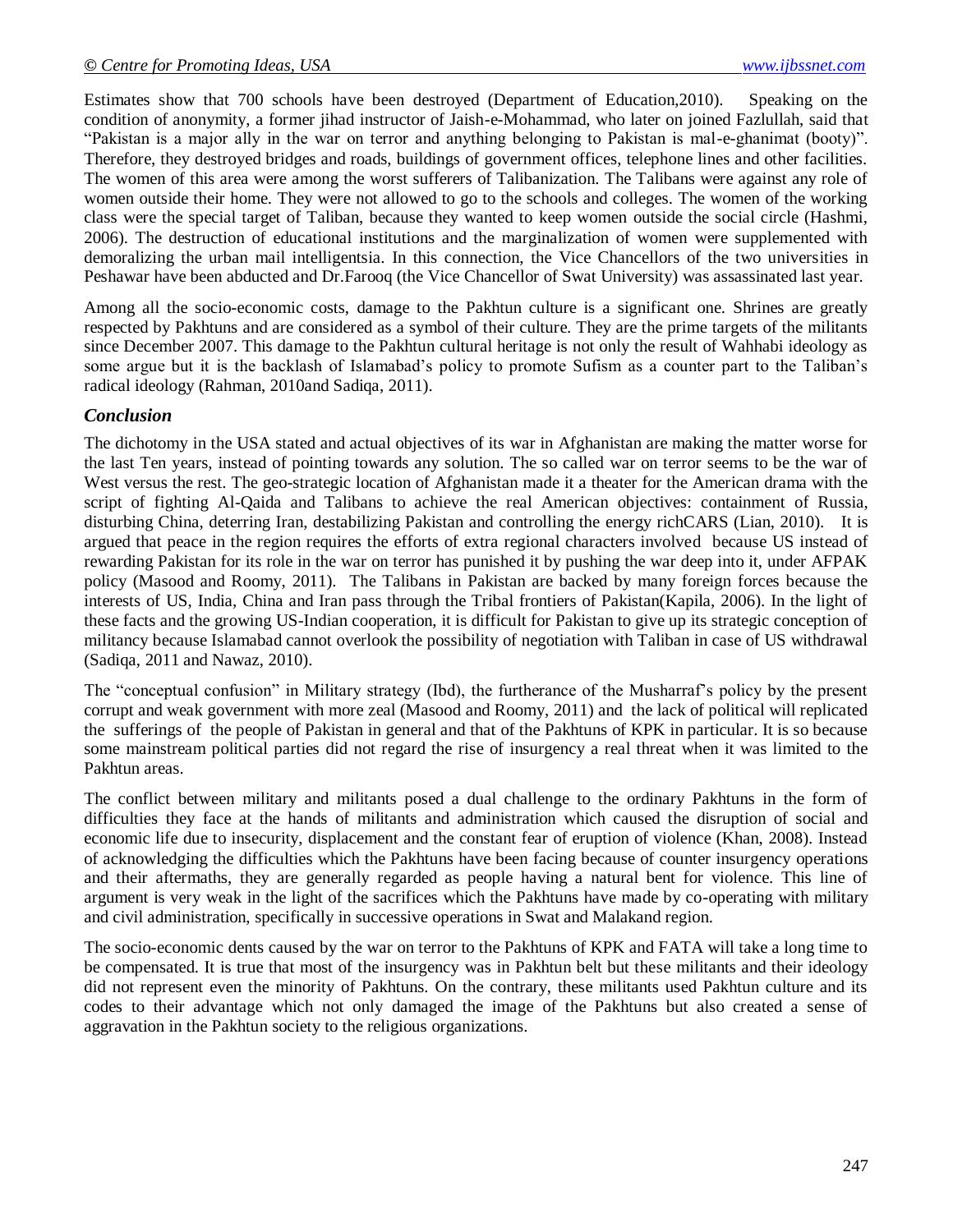#### *References*

- Abbas, H. (2010). Militancy in Pakistan Border Lands: Implications for the Nation and for Afghan Policy, New York.*A century foundation report*.Retrieved on 26/06/2011 from [www.tcf.org.](http://www.tcf.org/)
- Ahmad, J. (2009). *Partisans of Allah: Jihad in South Asia*. Harvard University Press.
- Amin, S. M. (2005). *Pakistan's foreign policy, a reappraisal*. Karachi: Oxford university press.
- Anne, Rathbone and Charles K. (2002).*Rowley, working paper*.Department of Economic, George Mason Universit, USA. Retrieved on 02/02/2011 from<http://www.gmu/eduucation/>
- Aziz, K. (November 25, 2008). The implications of operations in NWFP and FATA.*The daily news*
- Breuning, M. (2007).*Foreign policy analysis*. New York: Palgrave Macmillan.
- Burns, R. Gates to GIs: bin Laden dead doesn't end the war. Retrieved on June 7, 2011 from [http://articles.sfgate.com/2011-06-07/news/29628201\\_1\\_bin-taliban-leadership-muhammad-omar](http://articles.sfgate.com/2011-06-07/news/29628201_1_bin-taliban-leadership-muhammad-omar)
- Callaghan, T. Griffiths, M & Roach, S. C. (2008).*International relations: The key concepts*. New York: Routledge publishers
- Cheema, P. I. (2009). *Global war on terror: Pakistan's contributions*. Retrieved on 03/09/2011 from [www.sassi.org/pdfs/Dr\\_Pervaiz\\_Cheema\\_paper .pdf](http://www.sassi.org/pdfs/Dr_Pervaiz_Cheema_paper%20.pdf)
- Clark, R. A. (2004). *Against all enemies*. New York: Free Press.
- Cronstadt, A. K. (June 1, 2010). Pakistan: Key Current Issues and Developments. *Crs report for congress*. USA: Library of Congress.
- Cronstadt, A. K. (March 27, 2007). Pakistan and Terrorism: a Summary. *Crs report for congress.* USA:Library of Congress.
- Department of Elementary and Secondary Education, Peshawar, KPK.(2010). *Education losses.*
- Dr. Khan, Z. A, Ahmad, S. (2009). Pakistan and Iran in Afghanistan:From Soviet Intervention to the Fall of Taliban. *Central Asia journal*. No (64).
- Fadl, K. A. E. (Winter 2010). Islam and the Theology of Power.*Middle East Report 221*.
- Fair, C. (2008). Militant Recruitment in Pakistan: A New Look at the Militancy-Madrassa Connection. *Asia Policy*. No (4)
- Fair, C. C*.* Pakistan"s Relations with Central Asia: Is Past Prologue?Journal of strategic studies. Retrieved on April 1, 2008 from [http://home.comcast.net/~christine\\_fair/pubs/Fair\\_JSS.pdf](http://home.comcast.net/~christine_fair/pubs/Fair_JSS.pdf)
- Gilani, S. Z. (2008). Swimming against the tide Towards Peace Among the Pashtun People. *The newsletter of Pashtun peace forum Canada*.Volume 1. No (1), 1-3.
- GrareF. (October, 2006). Pakistan-Afghanistan relations in the Post 9/11 Era, South Asia Project.Vol. 24, No (72).Retreived on 22/06/2011 from [www.carnegieEndowment.org](http://www.carnegieendowment.org/)
- H. Bellew, (1977). *A general report on the Yousafzais*. Lahore: Sange-e-Meel Publications.
- Hamid Z. (August 03, 2011). Pakistan and the Future Dynamics of the War on Terror.*The London post*.Retrieved on 28/08/2011 fro[mhttp://www.thelondonpost.net.](http://www.thelondonpost.net/)
- Harrison, S. S. (2008). Pashtunistan: the Challenge to Pakistan and Afghanistan. *The newsletter of Pashtun peace forum, Canada*.Volume, 1. No (1), 8-13.
- Hashmi, A.S. (2006). Five years on: Resurgence of taliban and the fate of Afghanistan;*Institute of Regional Studies,* Islamabad, Vol. xxv.No (1)
- Hilali, A. Z. (2005). *US-Pakistan Relationship: Soviet Invasion of Afghanistan.*Aldershot: Ashgate.
- Hussain, R. (2005)*. Pakistan and the emergence of Islamic militancy in Afghanistan*.Aldershot: Ashgate.
- International Crisis Group Report.*Pakistan; The mullahs and the Militancy*. Retrieved on dated 9/3/2007 from <http://www.crisisgroup.org/>
- Khan, J. Z. (2008).New Strategies for Peace in Pakhtunkhwa.*The newsletter of Pashtun peace forum Canada*.Volume 1. No (1)
- Jan, M. A. (2010).*Contested and contextual identities: Ethnicity, religion and identity among the Pakhtuns of Malakand Pakistan*.Phd, department of politics, university of York.
- Johari, M. S. (1995). *The Taliban: assent to power*. London: Oxford University Press.
- Kapila, S. *Pakistan's explosive frontiers and their impact.* Retrieved on 01/09/2011 from <http://www.southasiaanalysis.org./paper17/paper1688.html>
- Khan, N. Countering Militancy in Pakistan-Afghanistan: a Pashtun Perspective. *The newsletter of Pashtun peace forum Canada*.Volume 1. No (1), 4-6.